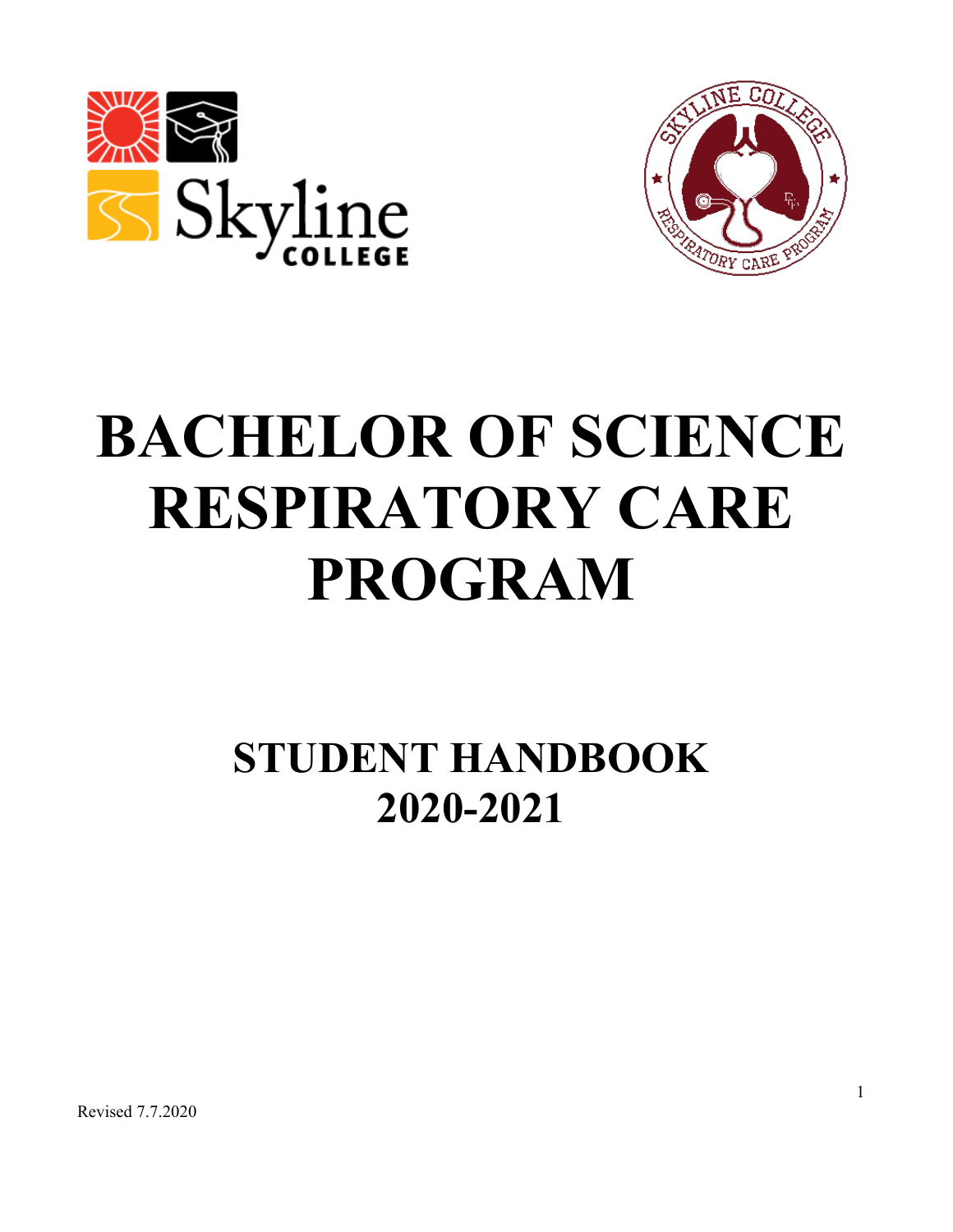# **Table of Contents**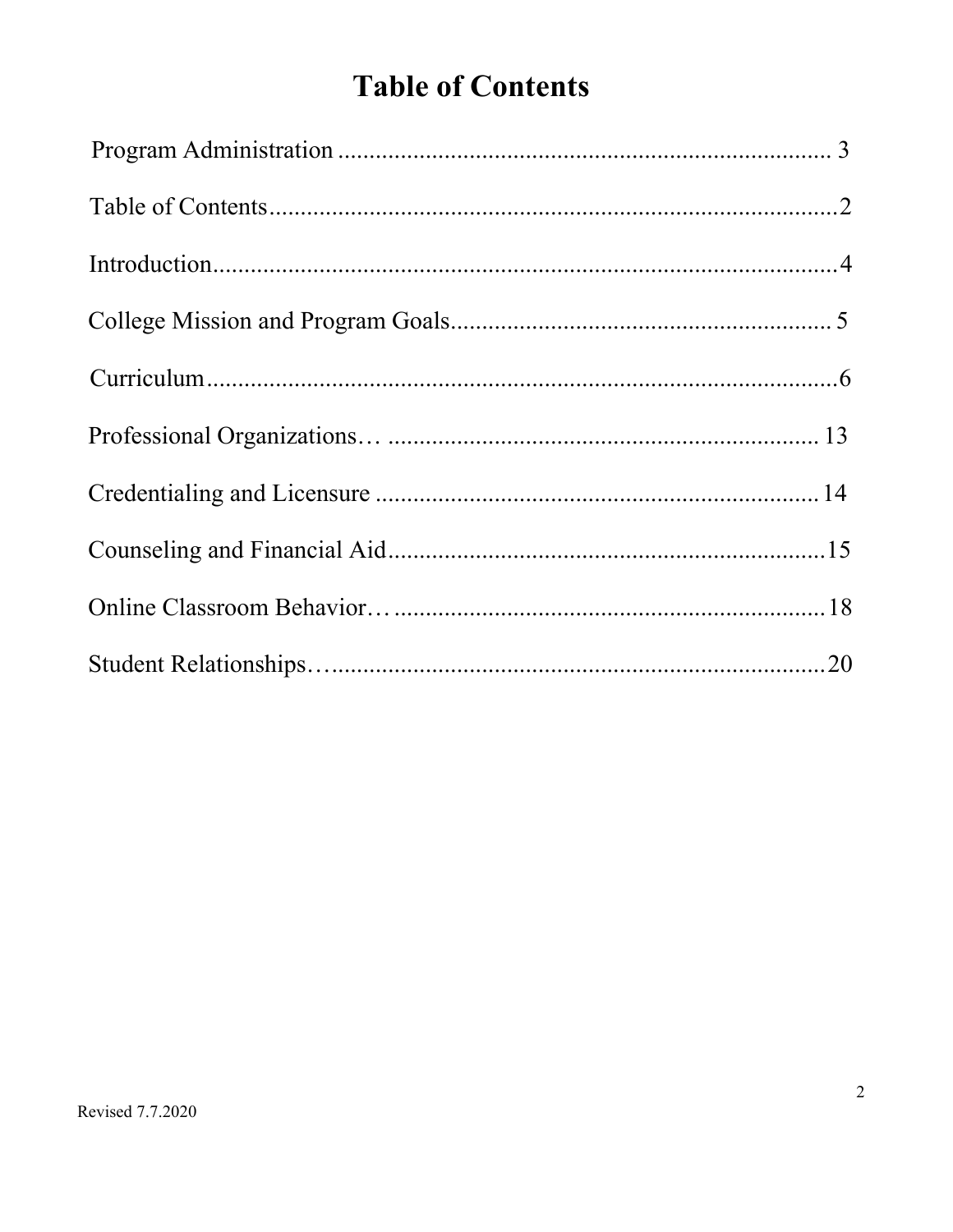# **PROGRAM FACULTY**

Beatriz Qura del Rio, MHA, RRT-ACCS Faculty Coordinator BSRC Program 3300 College Drive San Bruno 94066 650-738-7906 [quradelriob@smccd.edu](mailto:quradelriob@smccd.edu)

#### **Major & GE Faculty:**

Nick Alvarez [alvarezn@smccd.edu](mailto:alvarezn@smccd.edu)

Krystal Craddock [craddockK@smccd.edu](mailto:craddockK@smccd.edu)

Raymond Hernandez [hernandezr@smccd.edu](mailto:hernandezr@smccd.edu)

Katie Sabato sabatok@smccd.edu Elayne Rodriguez, MPH, RRT-ACCS Director Respiratory Care & Allied Health 3300 College Drive San Bruno 94066 650-738-4457 [rodrigueze@smccd.edu](mailto:rodrigueze@smccd.edu)

Chadwick Campbell [campbellc@smccd.edu](mailto:campbellc@smccd.edu)

Lorraine DeMello [demellol@smccd.edu](mailto:demellol@smccd.edu)

Paul Roggero [roggerop@smccd.edu](mailto:roggerop@smccd.edu)

Kimberly Trotter trotterk@smccd.edu

# **PROGRAM STAFF**

Nadia Tariq Program Services Coordinator - RCP 3300 College Drive San Bruno 94066 650-738-4176 [tariqn@smccd.edu](mailto:tariqn@smccd.edu)

Dr. Carla Grandy, PhD Dean – STEM 3300 College Drive San Bruno 94066 650-738-4176 [grandyc@smccd.edu](mailto:grandyc@smccd.edu)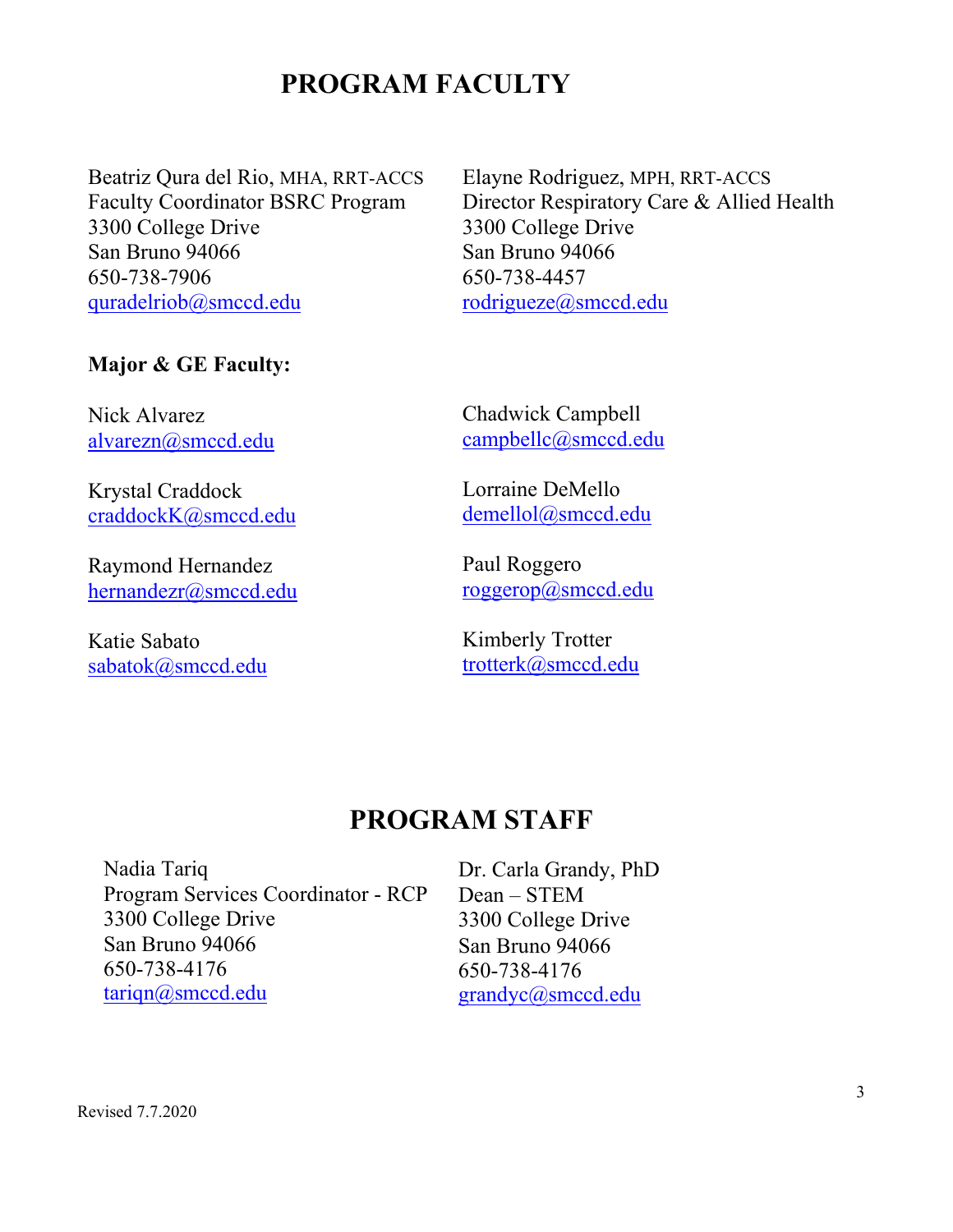#### **Dear Student:**

Welcome to the Bachelor of Science in Respiratory Care Program!

The profession of respiratory care is stimulating and challenging. It is filled with constant change and responsibility. You have chosen to take the next step in advancing your professional career. This program expands on the training and experience you already hold as a respiratory care practitioner. With this program, you will accelerate your career as you develop self-confidence in the field while you take on roles in leadership. This program, using a project-based pedagogy, will guide and prepare you for careers in hospital management, education, case management, research and further degree advancement.

This handbook will explain the philosophies and policies we utilize in the Respiratory Care Program. Most of all, it informs you of what we expect, and what you can expect of us. The policies and expectations have been developed to support professionals and working adults as they progress through this program.

This handbook is meant to supplement the Skyline College Student Guide Handbook. It is important that the you familiarize yourself with general school policies.

Your time in the program will be what you make it. Your attitude will greatly affect what happens to you during the next two years. No other work is as important as caring for those with health care needs. Make the most of the opportunity. The time and energy you expend should be exciting, informative and rewarding. It should be a time of learning, giving, helping the sick andmaturing.

We look forward to facilitating and supporting your educational experience over the next two years.

WELCOME,

Beatriz Qura del Rio

Beatriz Qura del Rio, MHA, BS, RRT-ACCS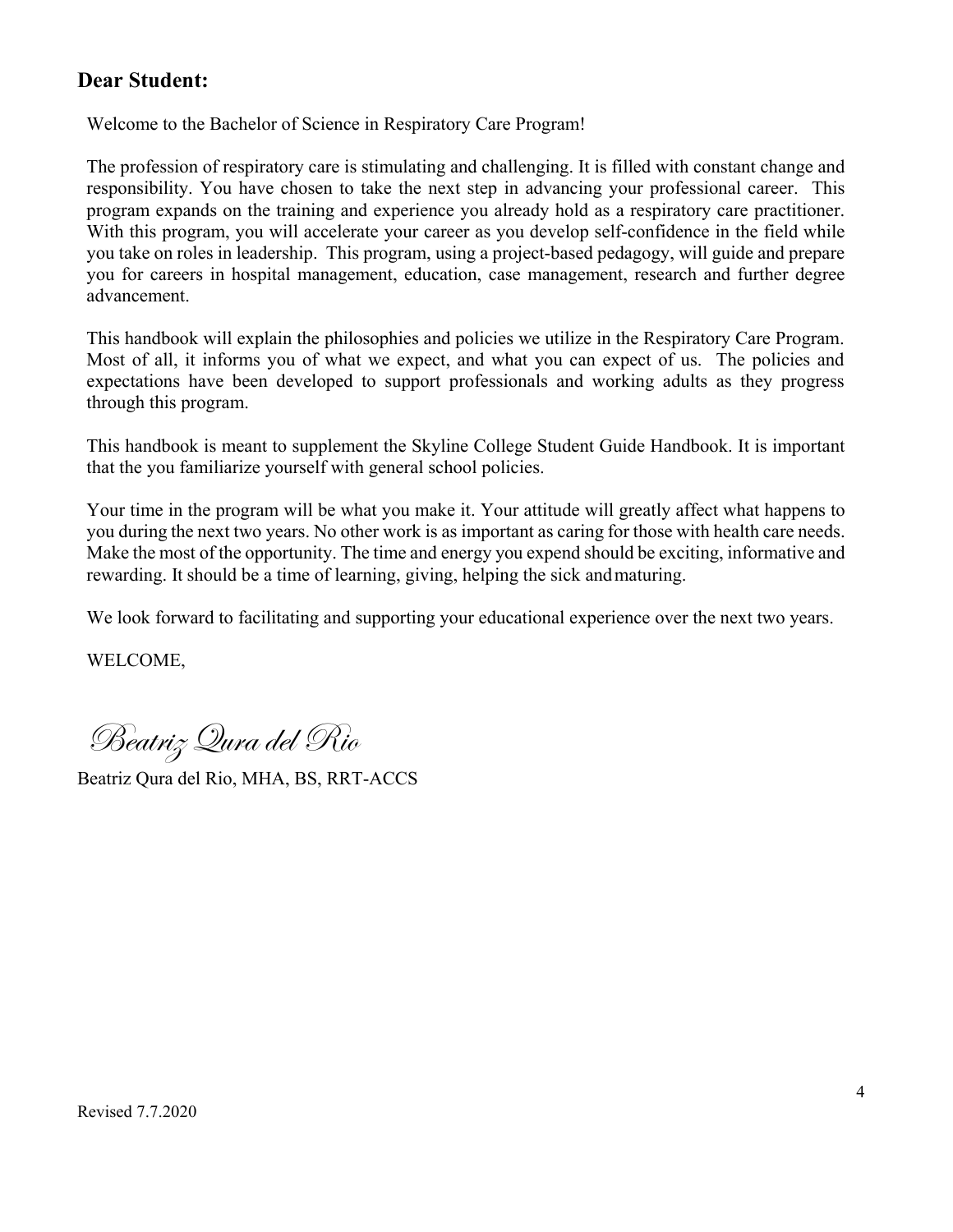# **College Mission & Program Goals**

# Mission Statement

To empower and transform a global community of learners.

# Vision Statement

Skyline College inspires a global and diverse community of learners to achieve intellectual, cultural, social, economic and personal fulfillment.

# Values Statement

Education is the foundation of our democratic society.

# Program Goal

To provide graduates of entry into respiratory care professional practice degree programs with additional knowledge, skills, and attributes in leadership, management, education, research, and/or advanced clinical practice that will enable them to meet their current professional goals and prepare them for practice as advanced degree therapists.

# Program Student Learning Outcomes

Upon Completion of Degree requirements, students will be able to:

- Apply knowledge of advanced Respiratory Care concepts and functions in an integrated approach
- Draw on multiple sources of analysis, research, and critical thinking to address a problem and construct an applicable project focused in Respiratory Care

# Outcomes Measurements

Program assess and report annually the following items:

- NBRC Advanced Credentials (NRP, ACCS, RPFT, CPFT)
- Attrition/Retention
- Positive Placement/ Job advancement
- Overall Employer Satisfaction
- Overall Graduates Satisfaction
- On-Time Graduation Rate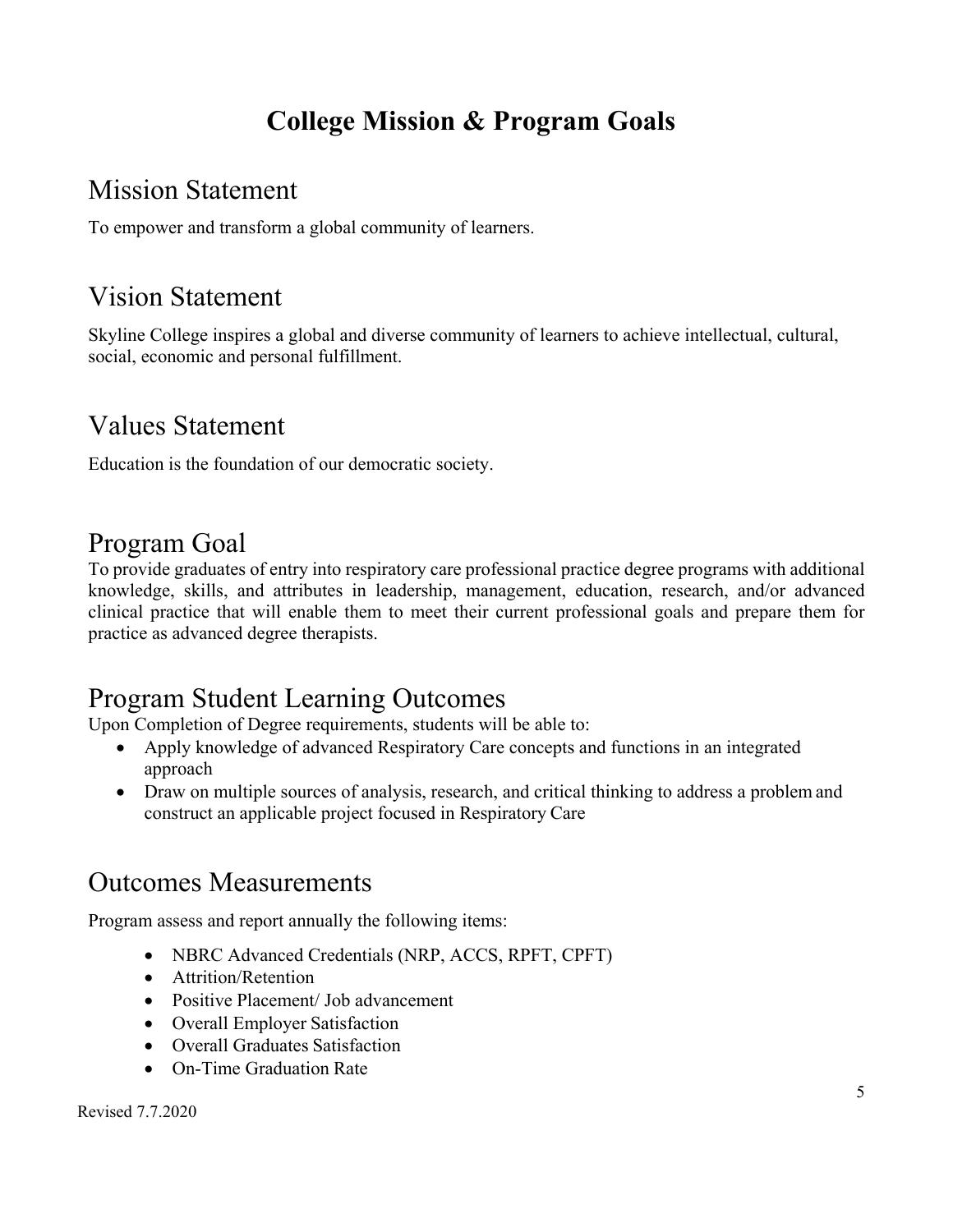# **CURRICULUM**

The program consists of lecture coursework in an online format. Instruction will be provided in synchronous and asynchronous modalities. Students are expected to log into the virtual classroom regularly during the week to complete assigned coursework. Additionally, students will log onto the virtual classroom synchronously four of the nine weeks. These dates are predetermined for each cohort. Students must have a computer that can connect to the internet and to Canvas, the Skyline College learning management system platform.

Courses are paired in nine-week terms with faculty teaching synergistically amongst the two courses. The curriculum is project based with students learning and applying concepts using theoretical and realworld examples. The program will culminate with a capstone project focused in core program curricular areas. Students will identify and complete a project applying knowledge and skills learned in the program. Projects will be developed in collaboration with faculty and community members and are aligned with student area of interest.

# **TEXTBOOKS AND SUPPLIES**

Textbooks may be purchased in the college bookstore or through appropriate online vendors. Some may be used in classes throughout the program. The textbooks in this program form the foundation for your future library of health-related resources. Consider each purchase a good investment.

Expect to spend approximately \$200 to \$300 per term for textbooks.

A PC, MAC, or tablet with videoconferencing and printing capabilities is required to effectively engage and complete assignments and projects. A laptop or desktop computer provides the greatest technical capabilities for accessing applications, participating in the synchronous videoconferencing environment, and effectively completing assignments.

Learning will take place in an online synchronous and asynchronous environment through *Canvas*, Skyline College's learning management system. Canvas runs on Windows, Mac, Linux, iOS, Android, or any other device with a web browser. You may click on the following linkfor further information: <http://www.skylinecollege.edu/onlineeducation/>

In addition, Microsoft Office Suite will be required to complete activities and assignments throughout each course. The San Mateo Community College District offers students a discounted rate through the following URL:<http://foundationccc.org/CollegeBuys>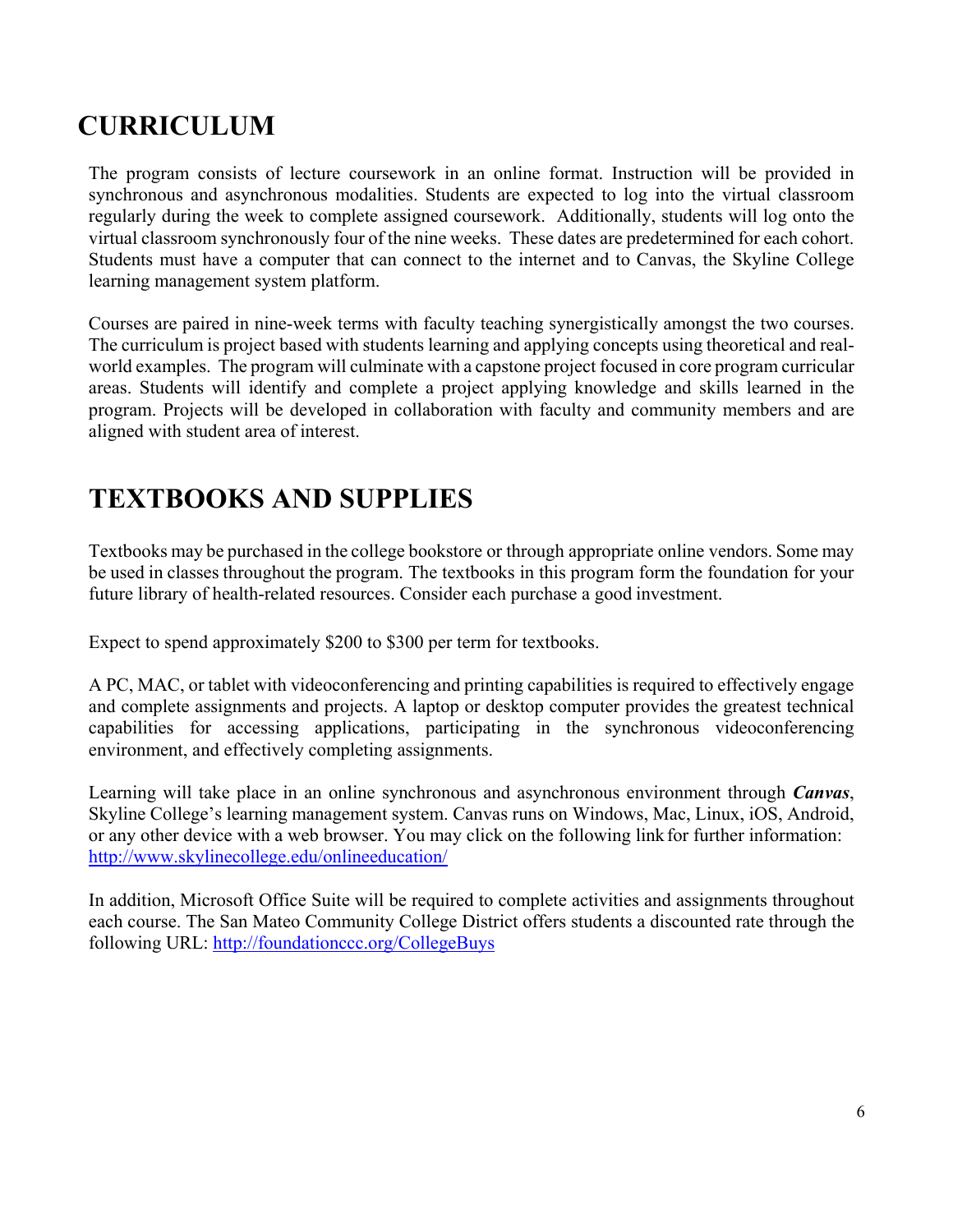# **BS DEGREE PROGRAM & CURRICULUM:**

Skyline College is one of 15 community colleges selected by the Board of Governors and the Chancellor's Office of California Community Colleges to offer a Bachelor of Science with a major in Respiratory Care. This is an 8- year pilot program for 15 community colleges across the state to fill a growing workforce demand for college-educated, skilled workers in fields such as health, science and technology increasingly requiring bachelor's degrees.

The Bachelor of Science in Respiratory Care program allow graduates of AS degree Respiratory Care programs and licensed Respiratory Care Practitioners (RCP) a pathway to complete their four-year degree without having to transfer to a four-year college or university. The bachelor degree curriculum provides advanced scope of practice with emphasis on advanced cardiopulmonary pathophysiology, advanced respiratory case management, advanced respiratory neonatal/pediatrics, health education in respiratory care, research methodology, quantitative principles, respiratory care sleep medicine, and respiratory care leadership and management. Increasingly, Respiratory Care Practitioners are taking on responsibilities formerly conducted by physicians, requiring a greater level of critical thinking and analytical skills.

A minimum of 28 units of upper division major course work builds upon the lower division major course work. The degree also includes a minimum of 12 units of upper division general education courses in alignment with California State University guidelines. Students will complete coursework through a capstone project developed in collaboration with faculty and community members that is aligned with student area of interest. The cost of tuition will be \$130 per unit for upper division coursework, much less than at a four-year institution.

#### **Program Goal**

To provide graduates of entry into respiratory care professional practice degree programs with additional knowledge, skills, and attributes in leadership, management, education, research, and/or advanced clinical practice that will enable them to meet their current professional goals and prepare them for practice as advanced degree therapists.

#### **Program Learning Outcomes:**

Upon Completion of Degree requirements, students will be able to:

- Apply knowledge of advanced Respiratory Care concepts and functions in an integrated approach
- Draw on multiple sources of analysis, research, and critical thinking to address a problem and construct an applicable project focused in Respiratory Care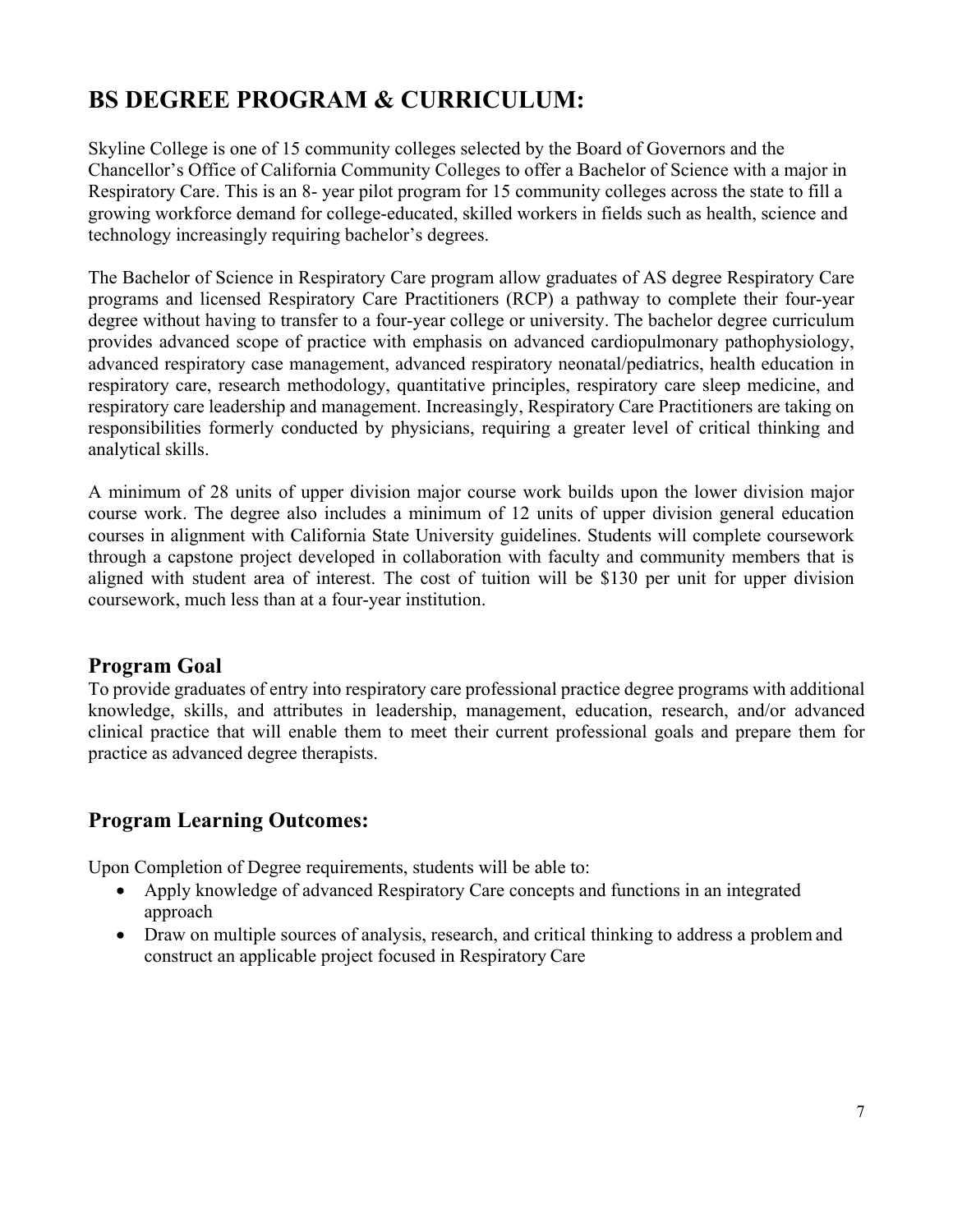### **Course Learning Outcomes:**

#### **COURSE ID:** RPTH B10 ADVANCED CARDIOPULMONARY CARE

- 1. Identify, apply, and evaluate advanced cardiopulmonary diagnostic procedures and medical interventions performed by respiratory care practitioners.
- 2. Analyze disease-specific treatment options in cardiopulmonary and neurorespiratory care and recommend modifications based on evidence-based practice.

#### **COURSE ID:** RPTH B15 SLEEP MEDICINE AND RESPIRATORY CARE

- 1. Interpret and analyze patient sleep disorders and their characteristics.
- 2. Identify and apply appropriate tools and strategies for recording physiologic data during sleep studies including the montage and equipment selection, and mechanical and physiologic calibrations.
- 3. Apply management strategies to titrate continuous positive airway pressure, bilevel positive airway pressure, adaptive servo ventilation, noninvasive positive-pressure ventilation, and supplemental oxygen to achieve optimal outcomes.

#### **COURSE ID:** RPTH B20 ADVANCED RESPIRATORY CASE MANAGEMENT

- 1. Analyze patient case management plans created by the healthcare delivery team to coordinate resources and services necessary to accomplish client goals.
- 2. Identify and apply strategies for assessing, planning, implementing, coordinating, monitoring, and evaluating options and services to promote quality and cost-effective outcomes.
- 3. Apply professional practice principles such as confidentiality, legal and regulatory requirements, risk management, interpersonal communication, conflict resolution, and negotiation strategies in the context of the case management process.

#### **COURSE ID:** RPTH B30 PRINCIPLES OF HEALTH EDUCATION

- 1. Apply child and adult learning theory to the creation and delivery of health care related curriculum.
- 2. Develop a lesson plan that includes outcomes, objectives, content, skills and abilities.
- 3. Develop an effective assessment tool for assessing lesson plan outcomes.

#### **COURSE ID:** RPTH B40 HEALTH CARE RESEARCH DESIGN AND METHODOLOGY

- 1. Critically review, analyze, and interpret published research.
- 2. Develop research design, conduct or review a study, critically assess and perform analysis of quality measurement.

#### **COURSE ID:** RPTH B50 RESPIRATORY CARE LEADERSHIP AND MANAGEMENT I

- 1. Articulate a working foundation of leadership practices and theories for leading people and health organizations.
- 2. Integrate behaviors and actions of successful leaders and develop an individual current or future leadership style.
- 3. Apply management strategies to various operational procedures and functions of the Respiratory Care department and other related departments.

#### **COURSE ID:** RPTH B52 RESPIRATORY CARE LEADERSHIP AND MANAGEMENT II

- 1. Make inferences and draw conclusion relative to leadership and management skills within the healthcare organization or industry.
- 2. Integrate the tenets of various theoretical constructs and strategic models to make decisions, solve problems, and develop plans.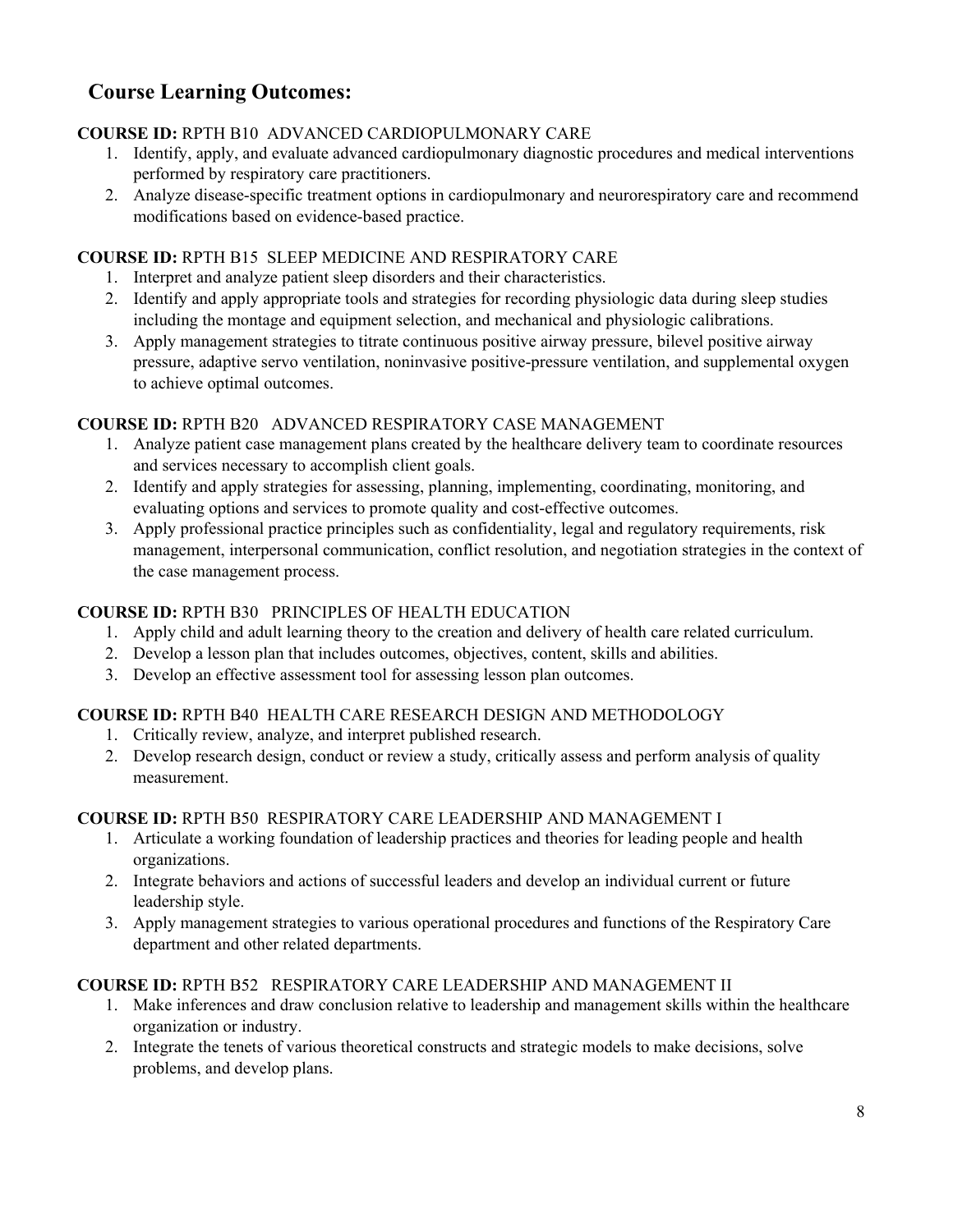3. Distinguish the difference between leadership and management and use that knowledge to make strategic decisions and enhance organizational efficiencies and effectiveness through the development and implementation of plans.

#### **COURSE ID:** RPTH B60 ADVANCED NEONATAL AND PEDIATRIC RESPIRATORY CARE

- 1. Differentiate approaches to care between neonatal/pediatric and adult patients.
- 2. Distinguish and apply appropriate advanced medical treatments and modalities which can be utilized to appropriately care for neonatal and pediatric patients.

#### **COURSE ID:** COUN B10 MULTICULTURAL HUMAN RELATIONS

- 1. Analyze multiple identities through the lens of intersectionality such as ethnicity, gender, class, sexual orientation, and generational identity.
- 2. Utilize tools and strategies for intercultural communication and conflict resolution to appropriately work with communities specific to various professional settings
- 3. Transform theories to practice when addressing systems of oppression that are underlying in their professional settings

#### **COURSE ID:** PHIL B10 MEDICAL ETHICS

- 1. Analyze, compare, and evaluate the strengths and weaknesses of a variety of moral theories or frameworks that could be applied to medical ethics.
- 2. Interpret and apply moral theories or frameworks to defend a position/thesis on various problems or controversies in medical ethics, e.g., allocation of resources, use of technologies, informed consent, experimentation, medically assisted dying, etc.

#### **COURSE ID:** SOCI B10 INTERSECTIONALITY AND CITIZENSHIP

- 1. Recognize and demonstrate a knowledge of sociological perspectives and theories relating to the social constructs of race and ethnicity in the Unites States.
- 2. Appraise the constructs of race and ethnicity in the context of intersectionality (the intersection of identities of race, ethnicity, gender, socioeconomic class, citizenship status).
- 3. Assess and articulate theories and concepts on race and ethnicity through written and verbal presentation.
- 4. Evaluate current social issues and debates regarding race and ethnicity through the use of the sociological imagination.

#### **COURSE ID:** SOSC B10 PUBLIC HEALTH POLICY

- 1. Appraise healthcare policy and programs from sociological, political, economic, legal, and ethical perspectives.
- 2. Summarize and discuss contemporary health policy problems and issues.
- 3. Develop and evaluate possible solutions to important healthcare problems.

#### **COURSE ID:** RPTH B90 RESPIRATORY CARE CAPSTONE PROJECT

- 1. Draw on multiple sources of analysis, research, and critical thinking across the curriculum to develop address a problem and complete a project.
- 2. Demonstrate in a final presentation the full breadth of knowledge gained through the Respiratory Care program, focusing on one or more subject areas: cardiopulmonary pathophysiology, case management, health education, research methodology, and/or respiratory care leadership and management.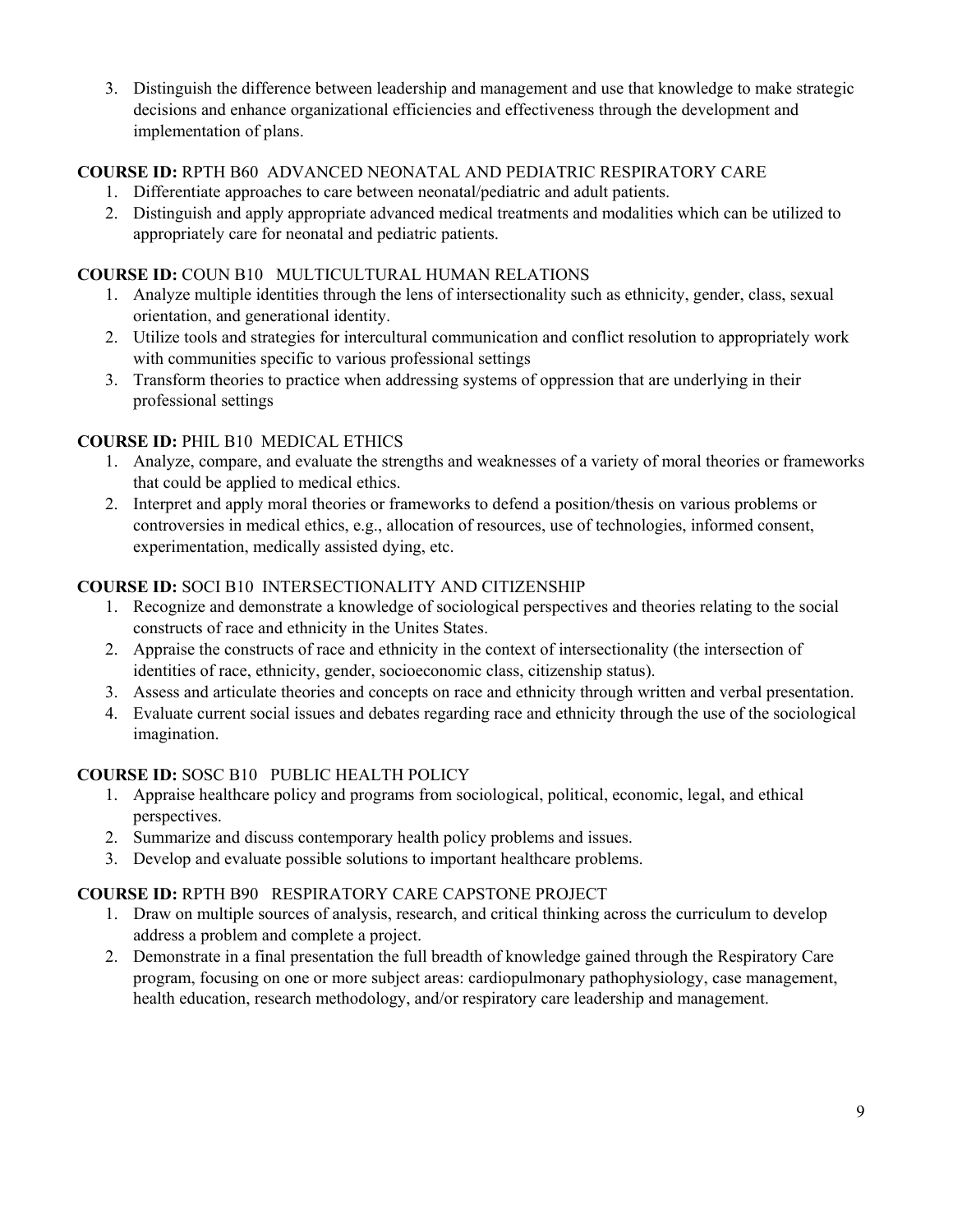# **Bachelor of Science Minimum Entry Requirements:**

#### *Student Eligibility:*

| Students currently enrolled in New graduates from other |                                                                | <b>Respiratory Care Practitioners</b> |
|---------------------------------------------------------|----------------------------------------------------------------|---------------------------------------|
| AS Respiratory Care program   programs who have         |                                                                | who have completed an                 |
|                                                         | Skyline College and intend to   an accredited Respiratory Care | accredited Respiratory Care           |
| continue to BS Respiratory                              | program equivalent to an AS                                    | program equivalent to an AS           |
| program                                                 | Respiratory Care and are                                       | Respiratory Care and are              |
|                                                         | California licensure                                           | California licensure                  |

#### *AND*

Complete a minimum 30 units of the CSU General Education pattern prior to program start

Completion of 120 semester units including a minimum of 45 semester units of general education course work in alignment with the California State University General Education (CSU-GE) Breadth requirements and applicable 75 major semester units in Respiratory Care.

- Completion of <u>lower division major coursework</u> (or equivalent) to Skyline College CoARC accredited Associate of Science (AS) Degree inRespiratory Care: **(48.5)** (Coursework completed at another educational institution will need to be evaluated for equivalency)
- General Education Requirements:
	- o Lower division semester unit pattern IGETC or CSU **(37-39)**
		- Area A -English Language Communication and Critical Thinking
		- Area B-Scientific Inquiry and Quantitative Reasoning
		- Area C-Arts andHumanities
		- Area D-Social Sciences
		- Area E- Lifelong Learning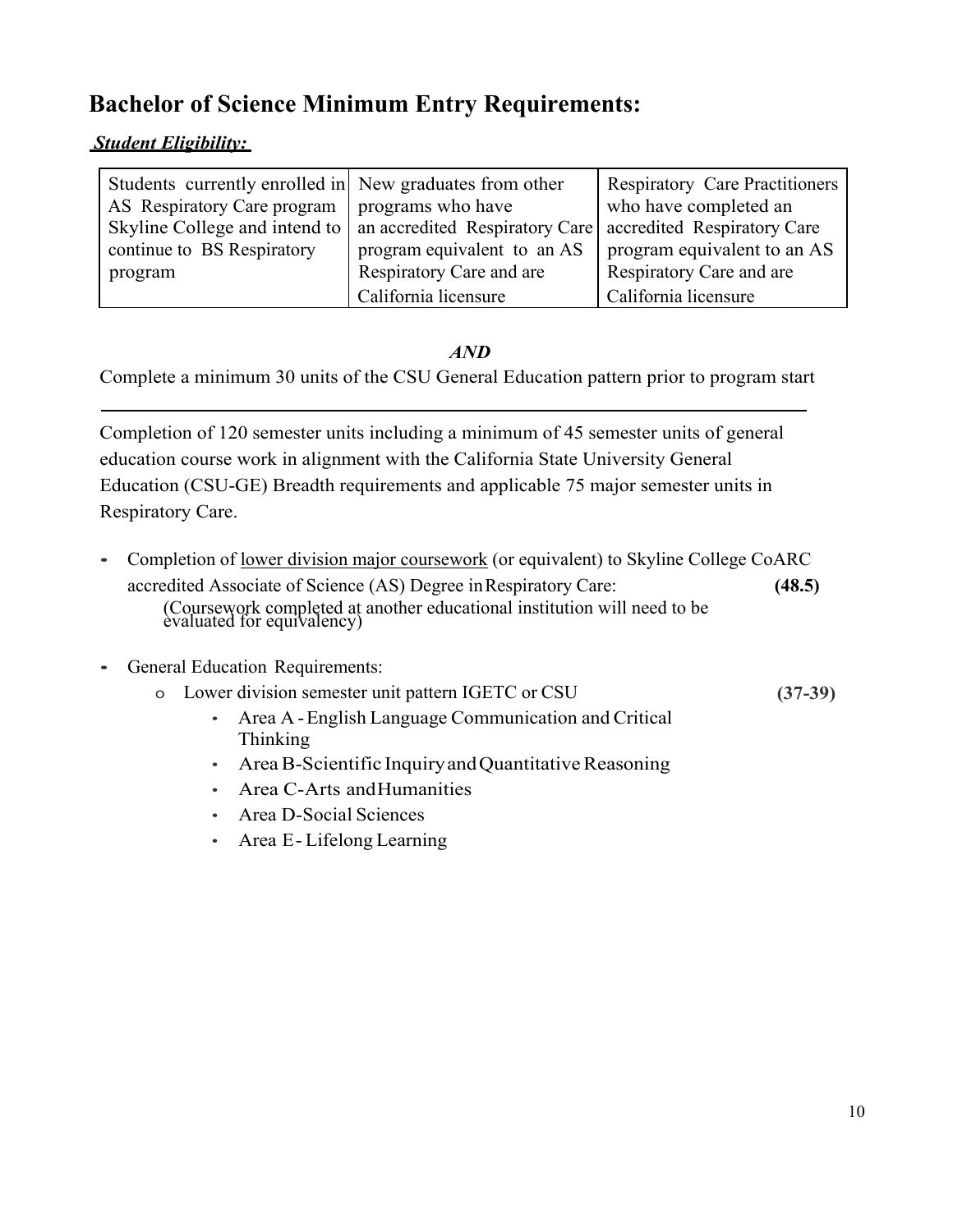#### **Bachelor of Science Degree Requirements:**

The following core courses will be required of all students to receive the Bachelor of Science in Respiratory Care. Classes are to be completed in sequence. A passing grade (C) will be required in all classes. To obtain the Bachelor's Degree, please consult the Skyline College Catalog or your counselor.

#### **Prerequisite lower division major and general education courses (78.5 units)**

| 1st Year – Term 1:   |                                               |         |  |  |
|----------------------|-----------------------------------------------|---------|--|--|
| RPTH B10             | <b>Advanced Cardiopulmonary Care</b>          | 3 units |  |  |
| RPTH <sub>B20</sub>  | <b>Advanced Respiratory Case Management</b>   | 3 units |  |  |
|                      |                                               |         |  |  |
| 1st Year – Term 2:   |                                               |         |  |  |
| RPTH B30             | Principles of Health Education                | 3 units |  |  |
| COUN B <sub>10</sub> | <b>Multicultural Human Relations</b>          | 3 units |  |  |
| 1st Year – Term 3:   |                                               |         |  |  |
| RPTH B50             | Respiratory Care Leadership and Management I  | 3 units |  |  |
| SOSC B10             | <b>Public Health Policy</b>                   | 3 units |  |  |
|                      |                                               |         |  |  |
| 1st Year – Term 4:   |                                               |         |  |  |
| RPTH B52             | Respiratory Care Leadership and Management II | 3 units |  |  |
| <b>SOCI B10</b>      | Intersectionality and Citizenship             | 3 units |  |  |
| 2nd Year – Term 5:   |                                               |         |  |  |
| RPTH B40             | Health Care Research Design and Methodology   | 3 units |  |  |
| PHIL B10             | <b>Medical Ethics</b>                         | 3 units |  |  |
|                      |                                               |         |  |  |
| 2nd Year – Term 6:   |                                               |         |  |  |
| RPTH B15             | Sleep Medicine and Respiratory Care           | 3 units |  |  |
| RPTH B60             | Advanced Neonatal Pediatric Respiratory Care  | 3 units |  |  |
| 2nd Year – Term 7:   |                                               |         |  |  |
| RPTH B90             | <b>Respiratory Care Capstone Project</b>      | 4 units |  |  |
|                      |                                               |         |  |  |

Total major units  $= 75$  lower division major and units

Plus necessary general education courses to obtain the Bachelor of Science degree 120-127 units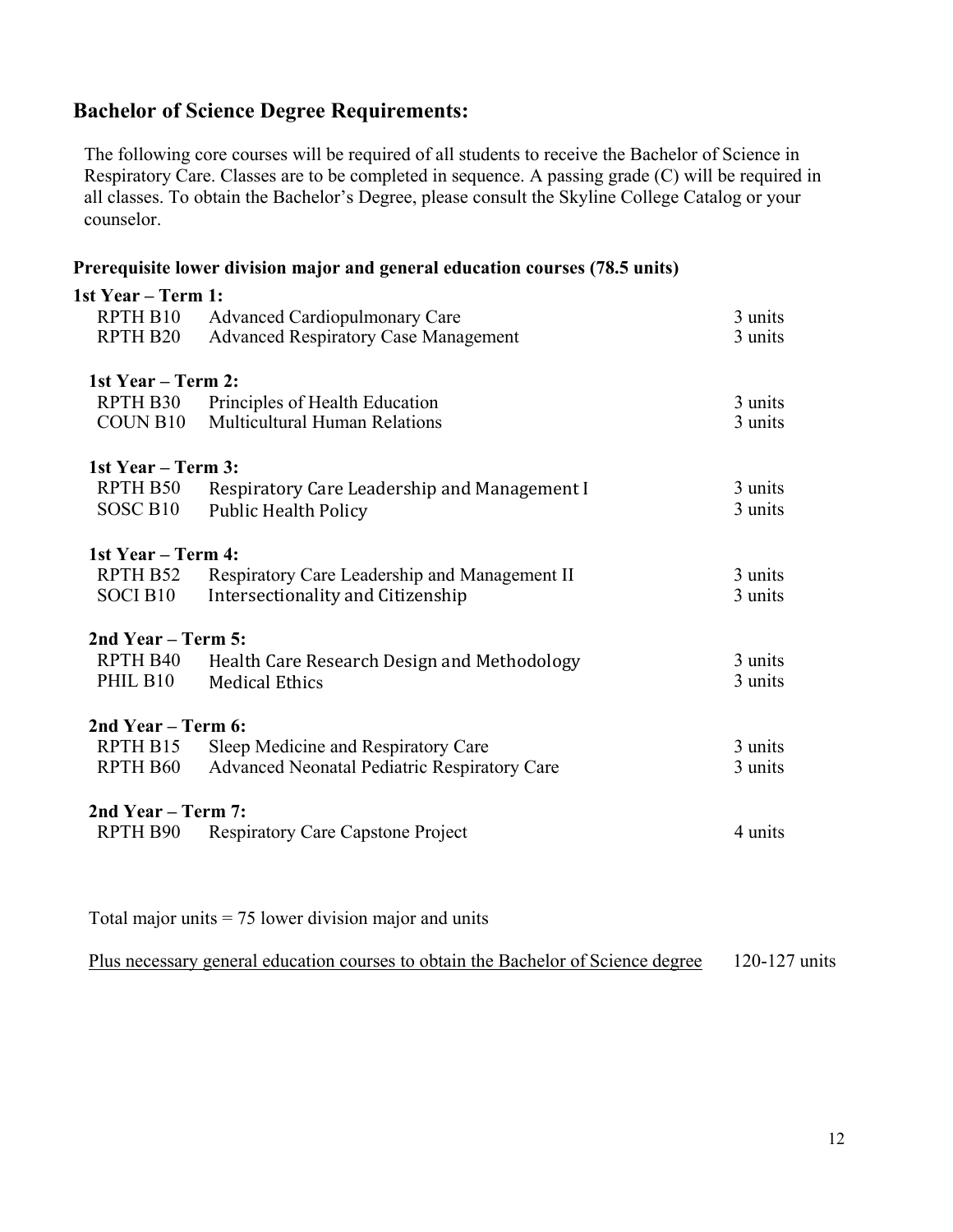# **PROFESSIONAL ORGANIZATIONS**

Professions and their members are represented by organizations that work for the benefit of the profession. Respiratory Care is no exception. Professional organizations exist at the national and state level. The organizations are affiliated and have chapters in each locality.

The organizations main goals are to promote the profession both from within and outside, to provide educational and professional conferences, disseminate information through scientific and professional journals and promote within government the interests of respiratory care professionals.

All students in the program are expected to maintain student membership in these organizations. The mailing addresses for these organizations are:

American Association for Respiratory Care (AARC) 11030 Ables Lane Dallas Texas 75229 [www.aarc.org](http://www.aarc.org/)

California Society for Respiratory Care (CSRC) 1961 Main Street - Suite #246 Watsonville, CA 95076 (888) 730-CSRC (2772) Toll Free (831) 763-CSRC (2772) Local (831) 763-2814 (fax) [www.csrc.org](http://www.csrc.org/)

Students are also encouraged to request the following free publications.

Advance for Respiratory Care Practitioners <http://www.advanceforrcp.com/>

RT Magazine <http://www.rtmagazine.com/>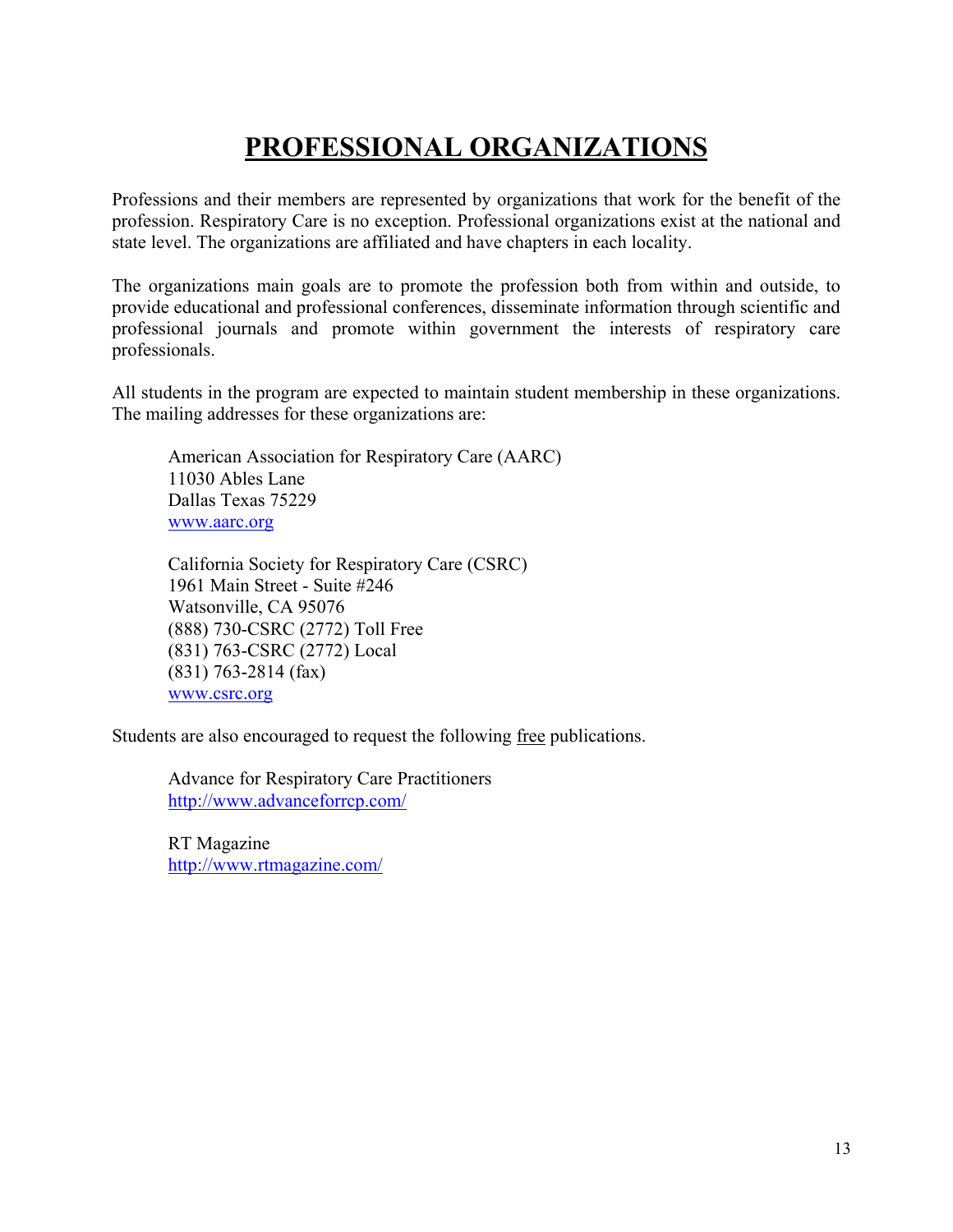# **CREDENTIALING AND LICENSURE**

There are two bodies which are involved in you being able to practice as a Respiratory Care Practitioner in California. They are the State of California Respiratory Care Board (RCB) and a peer organization, The National Board for Respiratory Care (NBRC). The state credential is a Registered Respiratory Care Practitioner (RCP) and the national credential is a Certified & Registered Respiratory Therapist (CRT & RRT). To qualify for state licensure, you are required to obtain the higher competency credential RRT.

The NBRC also provides for competency credentials in the following areas:

- Adult Critical Care Specialist
- Certified and Registered Pulmonary Function Technologist
- Neonatal/Pediatric Specialist
- Sleep Disorder Specialist

Other competency credentials available:

- Asthma Educator- Certified
- Chronic Obstructive Pulmonary Disease Educator

Addresses for the two credentialing organizations are:

#### **California Licensing Board**

**Respiratory Care Board (RCB)**  444 North 3rd Street, Suite 270 Sacramento CA. 95811 916-323-9999 [www.rcb.ca.gov/](http://www.rcb.ca.gov/)

#### **Credentialing Board**

#### **National Board for Respiratory Care (NBRC)** 18000 W. 105th Street

Olathe, Kansas 66061 888-341-4811 [www.nbrc.org](http://www.nbrc.org/)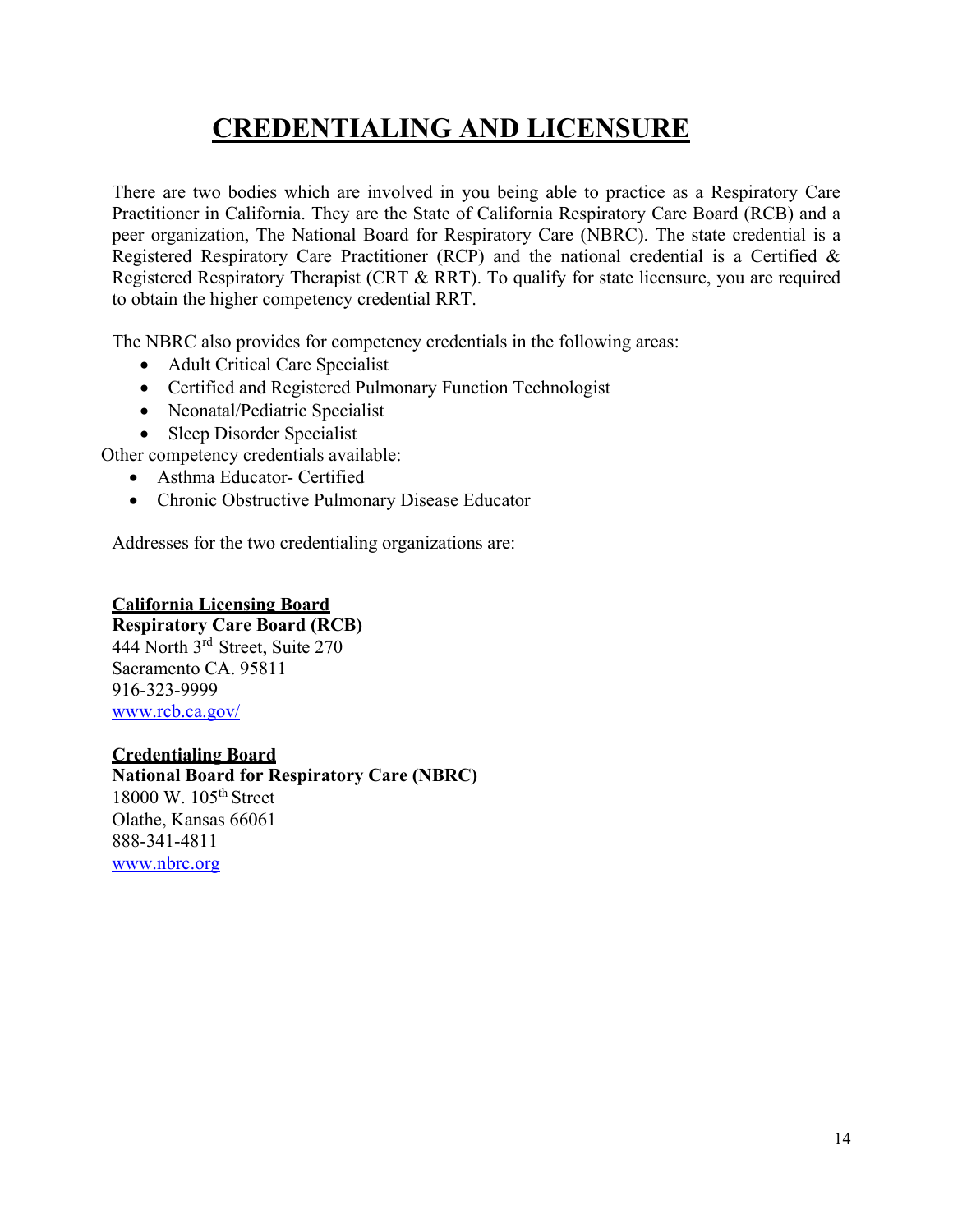# **COUNSELING AND FINANCIAL AID**

### **COUNSELING**

The Skyline counseling department is available for academic or personal guidance. This department should be used for all class registration, questions on academic requirements and personal guidance. The school also employs a professional psychologist. Students in demanding programs sometimes need professional help to handle stress. Do not hesitate to contact your counselor early. Do not hesitate to talk to the program director or other faculty members.

The counselor assigned to the BSRC program is:

Lorraine DeMello [demellol@smccd.edu](mailto:demellol@smccd.edu) 650-738-4424

### **FINANCIAL AID**

Due to the academic demands of the respiratory care program, working may be difficult. The college does recognize that many students may have financial obligations necessitating work. If you are challenged with finances, there are grants and loans that may be available to you. To assess qualification for financial aid support, **please contact the Financial Aid Office**.

Scholarships also exist for respiratory care students. Here is a partial list:

American Association for Respiratory Care Breathe California – Bay Area California Society for Respiratory Care California Thoracic Society Kaiser Scholarship Foundation and Loan Program Grove Scholars Program

Please contact the program director for more information regarding scholarships.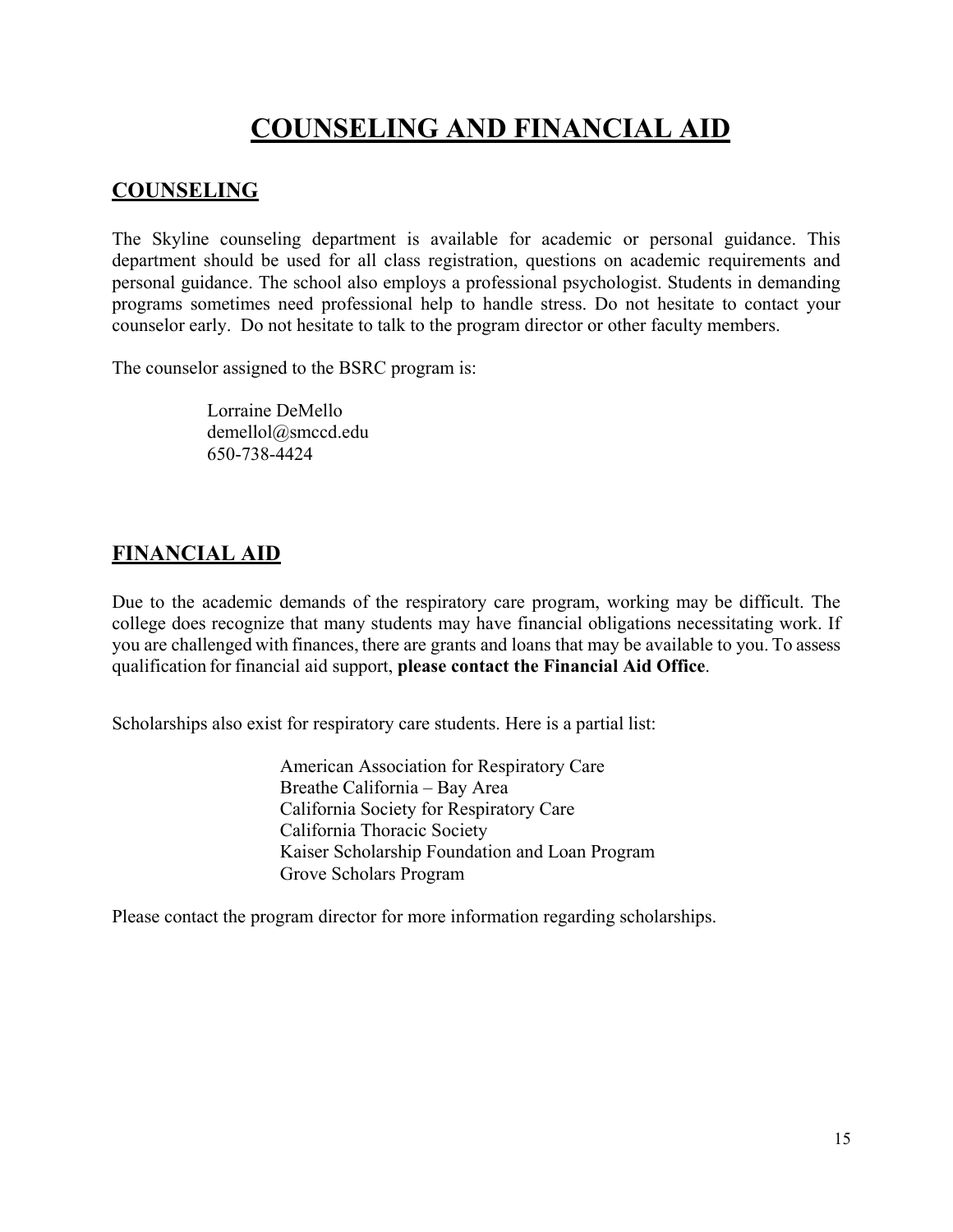# **ONLINE CLASSROOM BEHAVIOR**

#### **STANDARDS OF PROFESSIONAL AND STUDENT BEHAVIOR**

As a licensed respiratory care practitioner, the AARC has provided standards in which RCPs conduct themselves. As a BSRC student, these standards will be expected while progressing through the program.



- · Follow sound scientific procedures and ethical principles in research.
- Comply with state or federal laws which govern and relate to their practice.
- Avoid any form of conduct that is fraudulent or creates a conflict of interest, and shall follow the principles of ethical business behavior.
- Promote health care delivery through improvement of the access, efficacy, and cost of patient care.
- · Encourage and promote appropriate stewardship of resources.
- Work to achieve and maintain respectful, functional, beneficial relationships and communication with all health professionals. It is the position of the American Association of Respiratory Care that there is no place in a professional practice environment for lateral violence and builying among respiratory therapists or between healthcare professionals.

Effective 12/94 Revised 12/07 Revised 07/09 Revised 07/12 Reviewed 12/14 Revised 04/15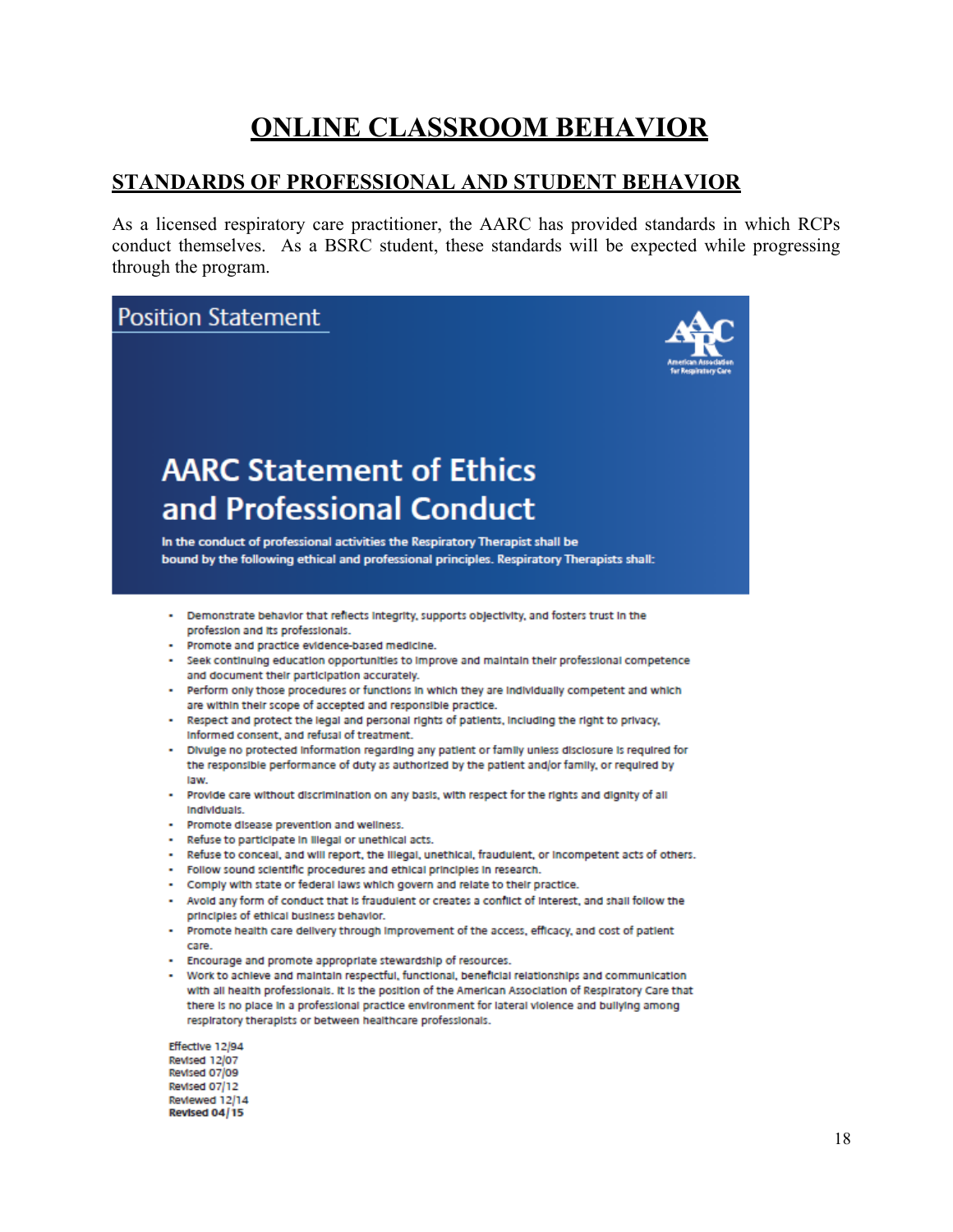Additionally, each student shall abide by policies and procedures contained in Skyline College Student Guide Handbook. This handbook outlines the services available on campus and the general rules and regulations all students are to follow.

<http://www.skylinecollege.edu/studenthandbook/> <http://catalog.skylinecollege.edu/current/rights-responsibilities/>

It is expected that the respiratory care student acquaint him/herself with this guide. Below is information more specific to the respiratory care student. Students who fail to comply with the College or Program's standards of behavior will be subject to disciplinary action per College/Program policy.

### **ATTENDANCE**

Synchronous and asynchronous class attendance is extremely important for success in the teaching and learning environment for you and your student colleagues. By missing class, you are missing information and interaction that is vital to your success as a Respiratory Care Practitioner. The instructor will clearly define expectations for class attendance in their syllabus. To ensure the greatest participation and accountability, instructors will clearly state synchronous and



asynchronous participation within their grading policies. Be on time and prepared to engage during synchronous sessions. Your participation adds greatly to the teaching and learning environment.

- Your camera is to be on during the full session. Be prepared to engage in the same manner and expectation as a face to face classroom sessions.
- Use of headphones or ear buds during the synchronous sessions is advised to help to reduce noise artifact.

If you will be missing class due to circumstances out of your control, it is recommended that you contact your instructor.

### **ASSIGNMENTS AND PROJECTS**

Timely completion of assignments and projects is also important for success in the teaching and learning environment for you and your student colleagues. Many of the assignments are collaborative in nature and require timely and best effort completion for individual, group, and cohort learning. For example, discussion board assignments require timely participation from all students to maximize collaborative learning. Some assignments will be assigned in group format and require students to collaborate as a team. These collaborative assignments and projects mirror professional expectations and will require accountability of all team members. The instructor will define expectations for assignments and projects and attach grading elements to account for these expectations and reflective professional standards. To ensure the greatest participation and accountability, instructors will clearly state assignment/project requirements and account for comprehension, organization, collaboration, and timeliness with in their grading policies. We encourage you to facilitate effective communication with your instructor, teammates, and support personnel when you have questions or need clarification with any of these expectations.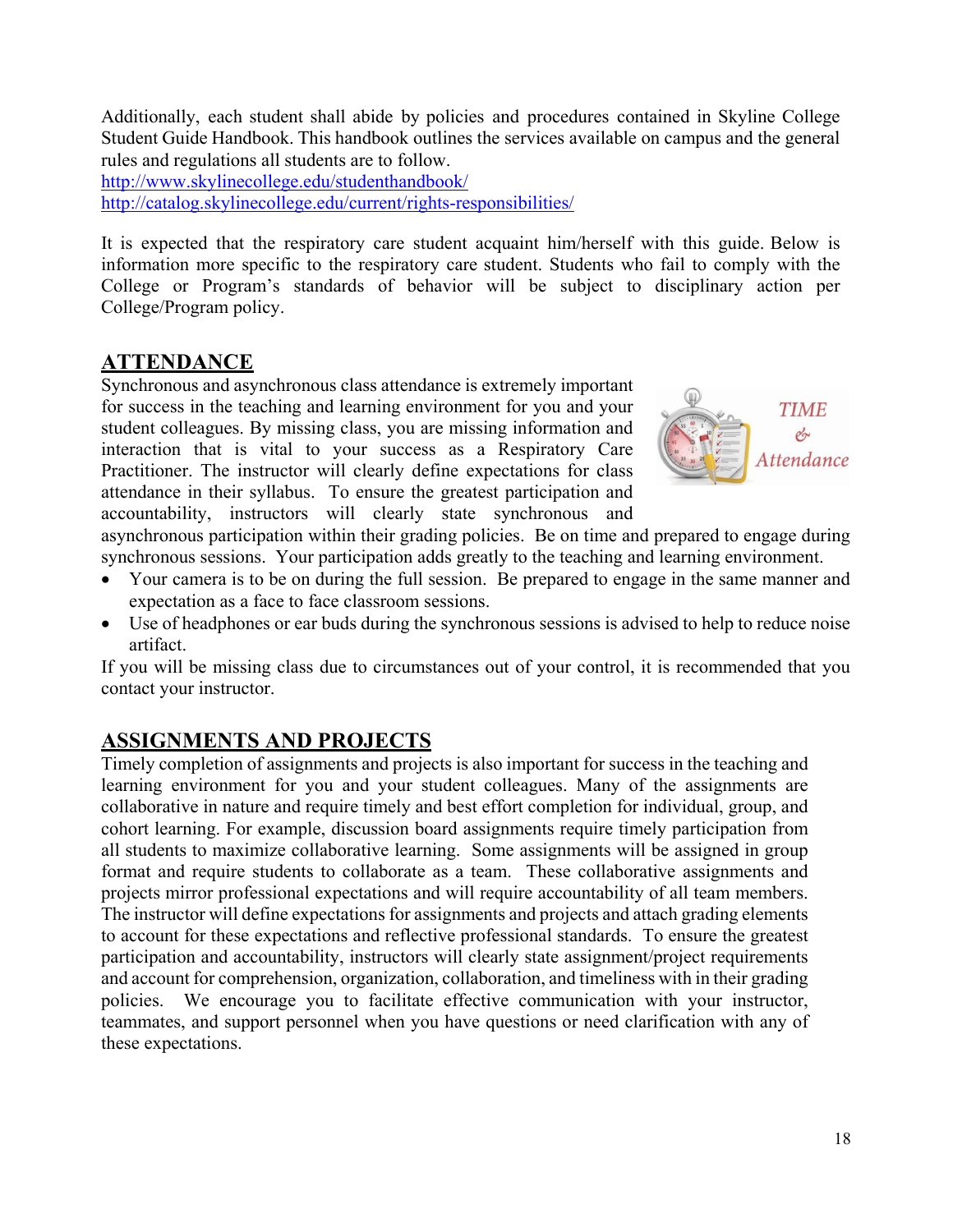### **RETURNING B.S. DEGREE STUDENT POLICY**

We understand that on occasion, students accepted into the BS Degree program may have to take a leave from coursework. Students in the process of completing their Upper Division coursework may return at any time to complete their classes. Please note that you must have completed any required prerequisite classes as stated in the course catalog (e.g. RPTH B40, RPTH B90.)

#### **ACADEMIC RECORD**

Applicable academic records are available on a need to know basis to the program director, faculty, counselor, and program services coordinator for evaluation of student academic standing as needed for the program.

### **ACADEMIC REQUIREMENTS**

Grades are not always a full reflection of the quality of respiratory practitioner you will be. They do help program faculty determine which students have retained information necessary to practice safely, hence a minimum grade of "C" is required in all classes.

**Options to continue the program for students unable to attain "C" grades will be assessed and developed by the Program Director**. The Programs Director's decision regarding a student continuing the program will be based on the following:

- 1. The student's academic standing, attendance, attitude and behaviors during their involvement with the program.
- 2. The reason for the student's substandard academic performance.
- 3. Resolution or potential for resolution for improved student performance.
- 4. The student success plan must be developed in order to be considered for continued progression.
- 5. The faculty's judgment on the student's potential to successfully complete program instruction.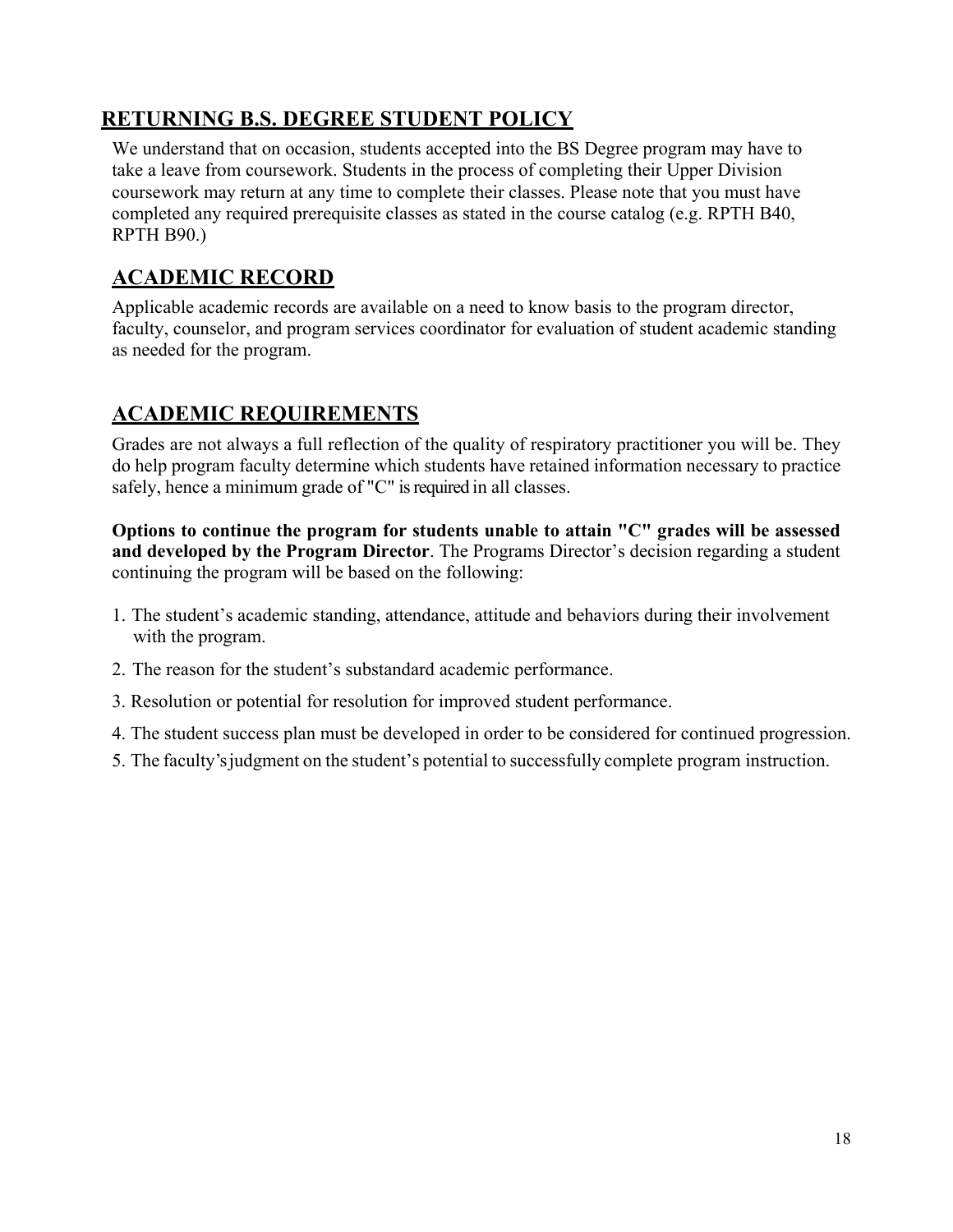### **Etiquette & Netiquette**

You are a Respiratory Care Practitioner even in the virtual environment. Faculty, staff, and student colleagues are expected to practice a professional and supportive attitude even when discourse (difference of opinion or disagreement) manifests.

The netiquette guidelines that govern behavior when communicating on the Internet have become known as netiquette. Netiquette covers not only rules of behavior during discussions but also guidelines that reflect the unique electronic nature of the medium. We must remember that our time online is also someone else's time online and we must respect their time and privacy. In order to communicate effectively and properly in our online environment, we will adhere to the following rules:

- 1. Avoid typing in all caps. This is the same as shouting and it is not polite to shout.
- 2. Do not plagiarize. If you use someone else's work, give credit where credit is due.
- 3. Keep personal information personal.
- 4. Avoid foul language. Remember this is a professional forum, put your best foot forward.
- 5. Use effective and appropriate punctuation, grammar, and spelling.
- 6. Read First. Take the time to read through the questions and assignment before you post and/or ask questions. The answer you seek may be in the reading.
- 7. Be kind. Although online offers some anonymity, there is a face behind the screenname. Make sure to be respectful in your comments, even if you disagree.